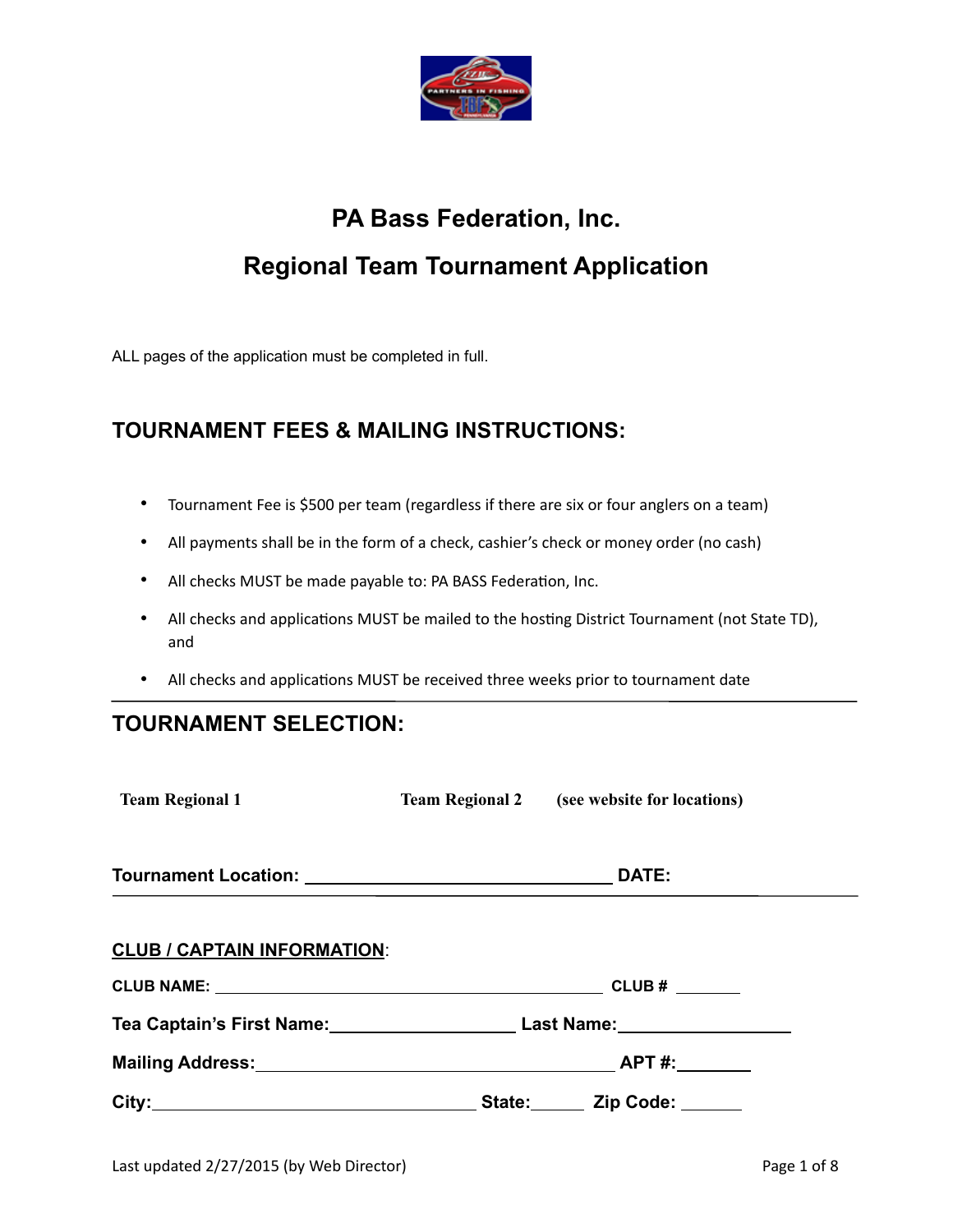

**Home Phone:** ( ) - Cell Phone: ( ) - \_ \_ \_

**Email Address:** 

**See the Regional Web Page for mailing information.**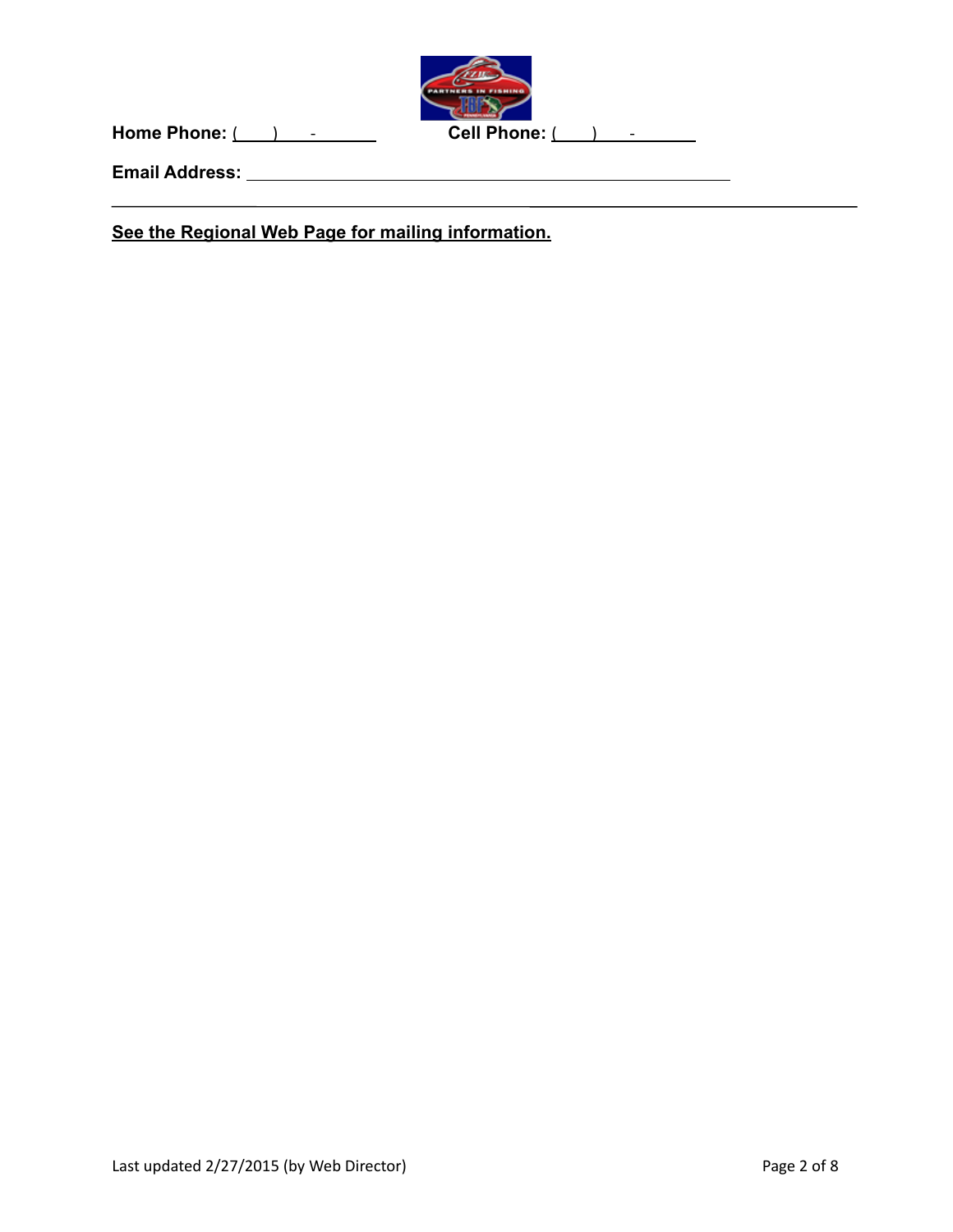

|                                                                                                                                                                                                                                                                                                                                          | ANGLER ONE's INFORMATION (Boat #1): Fishing for state championship: YES:                                                                                                                                                                                                                                                                      | NO: |  |
|------------------------------------------------------------------------------------------------------------------------------------------------------------------------------------------------------------------------------------------------------------------------------------------------------------------------------------------|-----------------------------------------------------------------------------------------------------------------------------------------------------------------------------------------------------------------------------------------------------------------------------------------------------------------------------------------------|-----|--|
|                                                                                                                                                                                                                                                                                                                                          |                                                                                                                                                                                                                                                                                                                                               |     |  |
|                                                                                                                                                                                                                                                                                                                                          |                                                                                                                                                                                                                                                                                                                                               |     |  |
|                                                                                                                                                                                                                                                                                                                                          |                                                                                                                                                                                                                                                                                                                                               |     |  |
| Home Phone: $\qquad \qquad$ $\qquad$ $\qquad$ $\qquad$ $\qquad$ $\qquad$ $\qquad$ $\qquad$ $\qquad$ $\qquad$ $\qquad$ $\qquad$ $\qquad$ $\qquad$ $\qquad$ $\qquad$ $\qquad$ $\qquad$ $\qquad$ $\qquad$ $\qquad$ $\qquad$ $\qquad$ $\qquad$ $\qquad$ $\qquad$ $\qquad$ $\qquad$ $\qquad$ $\qquad$ $\qquad$ $\qquad$ $\qquad$ $\qquad$ $\$ | Cell Phone: $\begin{array}{ c c c c }\n\hline\n\end{array}$                                                                                                                                                                                                                                                                                   |     |  |
|                                                                                                                                                                                                                                                                                                                                          |                                                                                                                                                                                                                                                                                                                                               |     |  |
|                                                                                                                                                                                                                                                                                                                                          |                                                                                                                                                                                                                                                                                                                                               |     |  |
|                                                                                                                                                                                                                                                                                                                                          |                                                                                                                                                                                                                                                                                                                                               |     |  |
|                                                                                                                                                                                                                                                                                                                                          |                                                                                                                                                                                                                                                                                                                                               |     |  |
|                                                                                                                                                                                                                                                                                                                                          |                                                                                                                                                                                                                                                                                                                                               |     |  |
|                                                                                                                                                                                                                                                                                                                                          | If a co-angler, can you bring a boat? YES NO If yes please complete information above.<br>Do you carry a minimum of \$300,000 Liability Insurance on your boat? YES NO                                                                                                                                                                        |     |  |
|                                                                                                                                                                                                                                                                                                                                          | Proof of insurance and PA Bass Federation, Inc. membership must be provided immediately upon request of the Tournament<br>Director. Failure to provide information may result in the delay or forfeiture of monies and points awarded in the tournament.<br>,我们也不能在这里的时候,我们也不能在这里的时候,我们也不能会在这里的时候,我们也不能会在这里的时候,我们也不能会在这里的时候,我们也不能会在这里的时候,我们也不 |     |  |
|                                                                                                                                                                                                                                                                                                                                          | ANGLER TWO's INFORMATION (Boat #2): Fishing for state championship: YES:                                                                                                                                                                                                                                                                      | NO: |  |
|                                                                                                                                                                                                                                                                                                                                          |                                                                                                                                                                                                                                                                                                                                               |     |  |
|                                                                                                                                                                                                                                                                                                                                          |                                                                                                                                                                                                                                                                                                                                               |     |  |
|                                                                                                                                                                                                                                                                                                                                          |                                                                                                                                                                                                                                                                                                                                               |     |  |
| Home Phone: $($ $)$ $ -$                                                                                                                                                                                                                                                                                                                 | Cell Phone: $($ $)$ $-$                                                                                                                                                                                                                                                                                                                       |     |  |
|                                                                                                                                                                                                                                                                                                                                          |                                                                                                                                                                                                                                                                                                                                               |     |  |
|                                                                                                                                                                                                                                                                                                                                          |                                                                                                                                                                                                                                                                                                                                               |     |  |
|                                                                                                                                                                                                                                                                                                                                          |                                                                                                                                                                                                                                                                                                                                               |     |  |
|                                                                                                                                                                                                                                                                                                                                          |                                                                                                                                                                                                                                                                                                                                               |     |  |
|                                                                                                                                                                                                                                                                                                                                          |                                                                                                                                                                                                                                                                                                                                               |     |  |
|                                                                                                                                                                                                                                                                                                                                          | If a co-angler, can you bring a boat? YES NO If yes please complete information above.<br>Do you carry a minimum of \$300,000 Liability Insurance on your boat? YES NO                                                                                                                                                                        |     |  |

Proof of insurance and PA Bass Federation, Inc. membership must be provided immediately upon request of the Tournament Director. Failure to provide information may result in the delay or forfeiture of monies and points awarded in the tournament.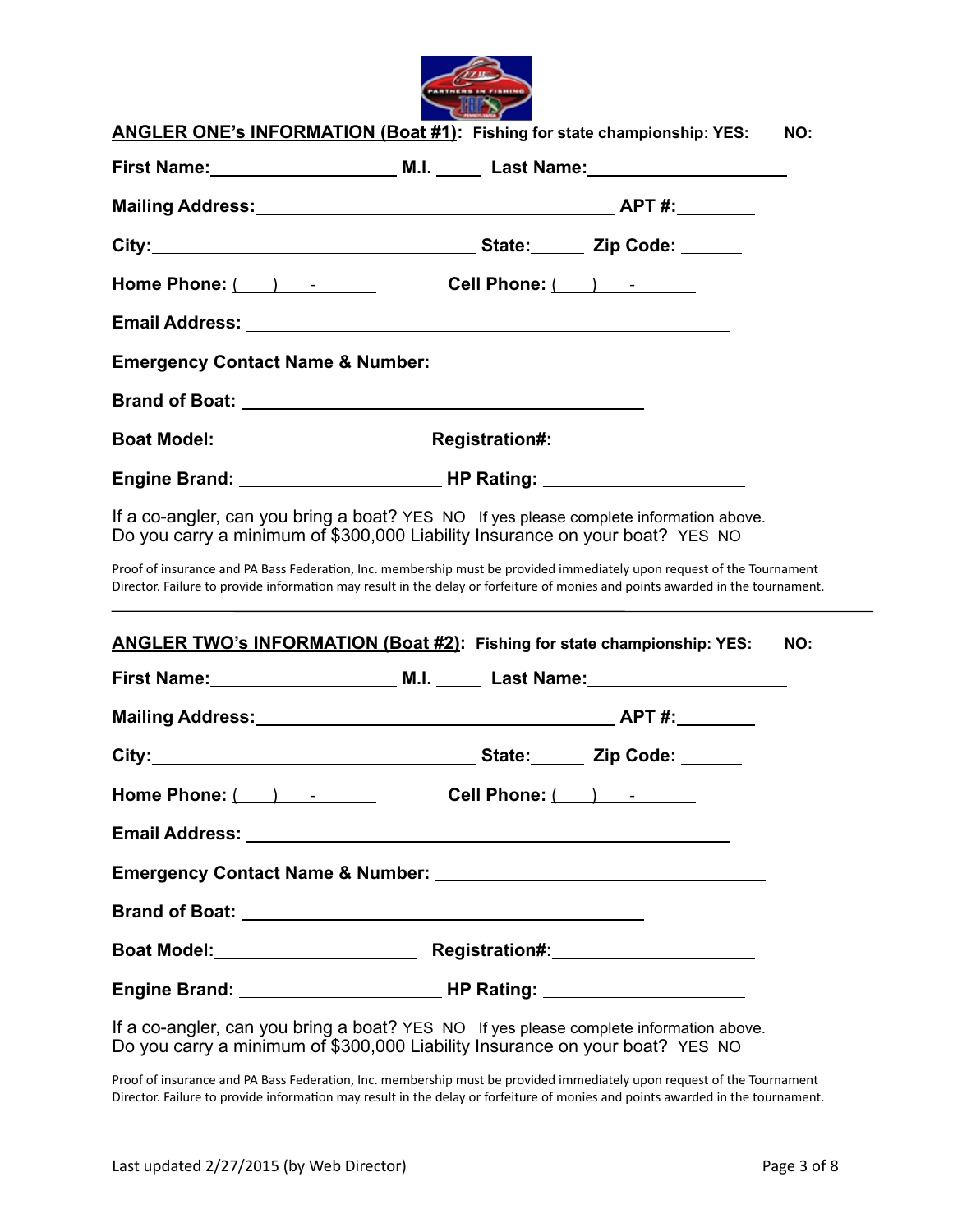

|                                                             | ANGLER THREE's INFORMATION (Boat #3): Fishing for state championship: YES: NO:                                                                                                                                                                           |
|-------------------------------------------------------------|----------------------------------------------------------------------------------------------------------------------------------------------------------------------------------------------------------------------------------------------------------|
|                                                             |                                                                                                                                                                                                                                                          |
|                                                             |                                                                                                                                                                                                                                                          |
|                                                             |                                                                                                                                                                                                                                                          |
| Home Phone: $($ $)$ $ -$                                    | Cell Phone: $\begin{array}{ c c c c c }\n\hline\n\end{array}$                                                                                                                                                                                            |
|                                                             |                                                                                                                                                                                                                                                          |
|                                                             |                                                                                                                                                                                                                                                          |
|                                                             |                                                                                                                                                                                                                                                          |
|                                                             |                                                                                                                                                                                                                                                          |
|                                                             |                                                                                                                                                                                                                                                          |
|                                                             | If a co-angler, can you bring a boat? YES NO If yes please complete information above.<br>Do you carry a minimum of \$300,000 Liability Insurance on your boat? YES NO                                                                                   |
|                                                             | Proof of insurance and PA Bass Federation, Inc. membership must be provided immediately upon request of the Tournament<br>Director. Failure to provide information may result in the delay or forfeiture of monies and points awarded in the tournament. |
|                                                             | Alternate ANGLER's INFORMATION: Fishing for state championship: YES: NO:                                                                                                                                                                                 |
|                                                             |                                                                                                                                                                                                                                                          |
|                                                             |                                                                                                                                                                                                                                                          |
|                                                             |                                                                                                                                                                                                                                                          |
| Home Phone: $\begin{array}{ c c c c }\n\hline\n\end{array}$ |                                                                                                                                                                                                                                                          |
| <b>Email Address:</b>                                       |                                                                                                                                                                                                                                                          |
|                                                             |                                                                                                                                                                                                                                                          |
|                                                             |                                                                                                                                                                                                                                                          |
|                                                             |                                                                                                                                                                                                                                                          |
|                                                             |                                                                                                                                                                                                                                                          |
|                                                             | If a co-angler, can you bring a boat? YES NO If yes please complete information above.<br>Do you carry a minimum of \$300,000 Liability Insurance on your boat? YES NO                                                                                   |

Proof of insurance and PA Bass Federation, Inc. membership must be provided immediately upon request of the Tournament Director. Failure to provide information may result in the delay or forfeiture of monies and points awarded in the tournament.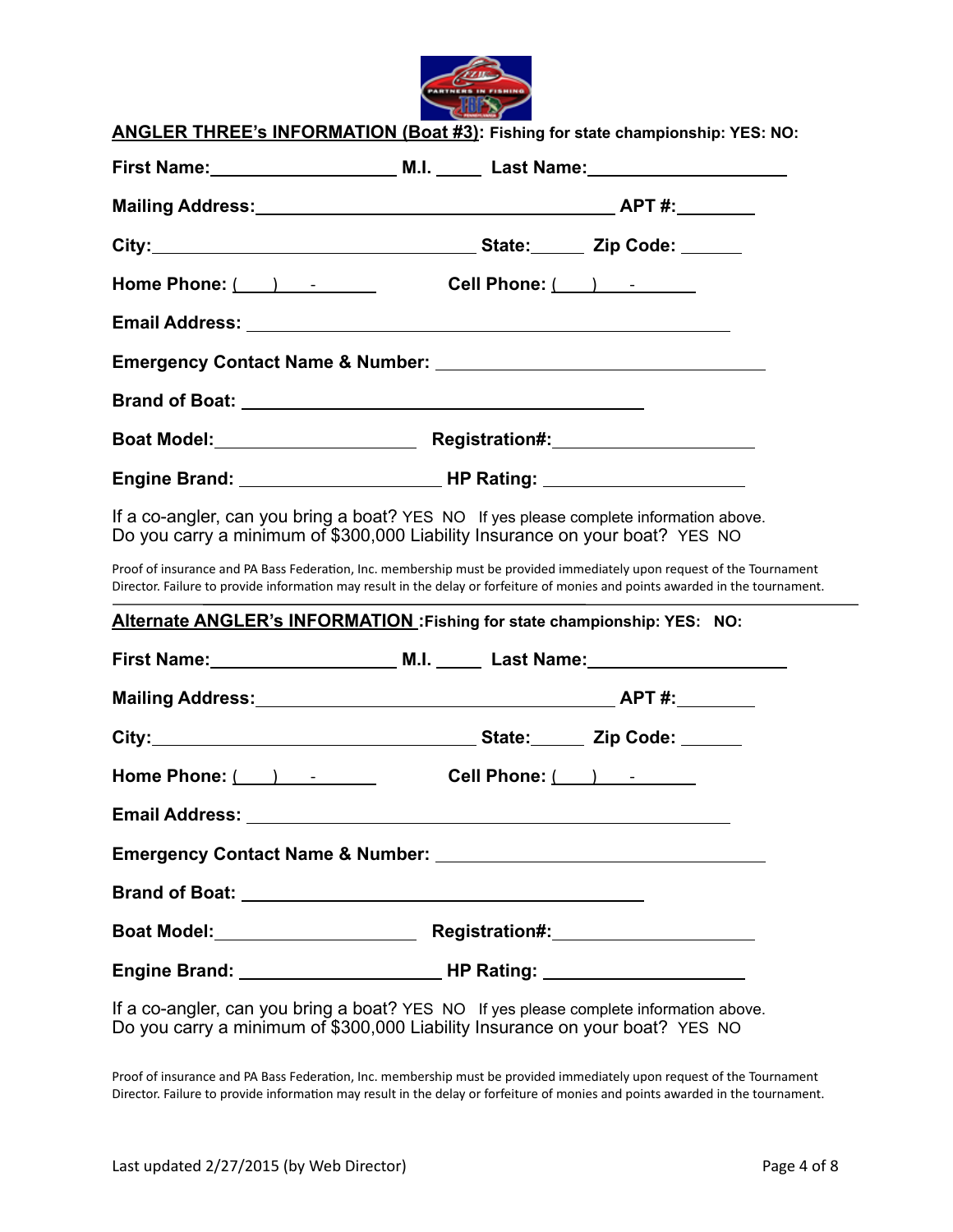

| Home Phone: $( )$ $\qquad$ $\qquad$ $\qquad$ Cell Phone: $( )$ $\qquad$ $\qquad$ |
|----------------------------------------------------------------------------------|
|                                                                                  |
|                                                                                  |
|                                                                                  |
|                                                                                  |
|                                                                                  |
| CO-ANGLER TWO's INFORMATION: Fishing for state championship: YES: NO:            |
|                                                                                  |
|                                                                                  |
|                                                                                  |
| Home Phone: $( )$ $\qquad$ $\qquad$ Cell Phone: $( )$ $\qquad$                   |
|                                                                                  |
|                                                                                  |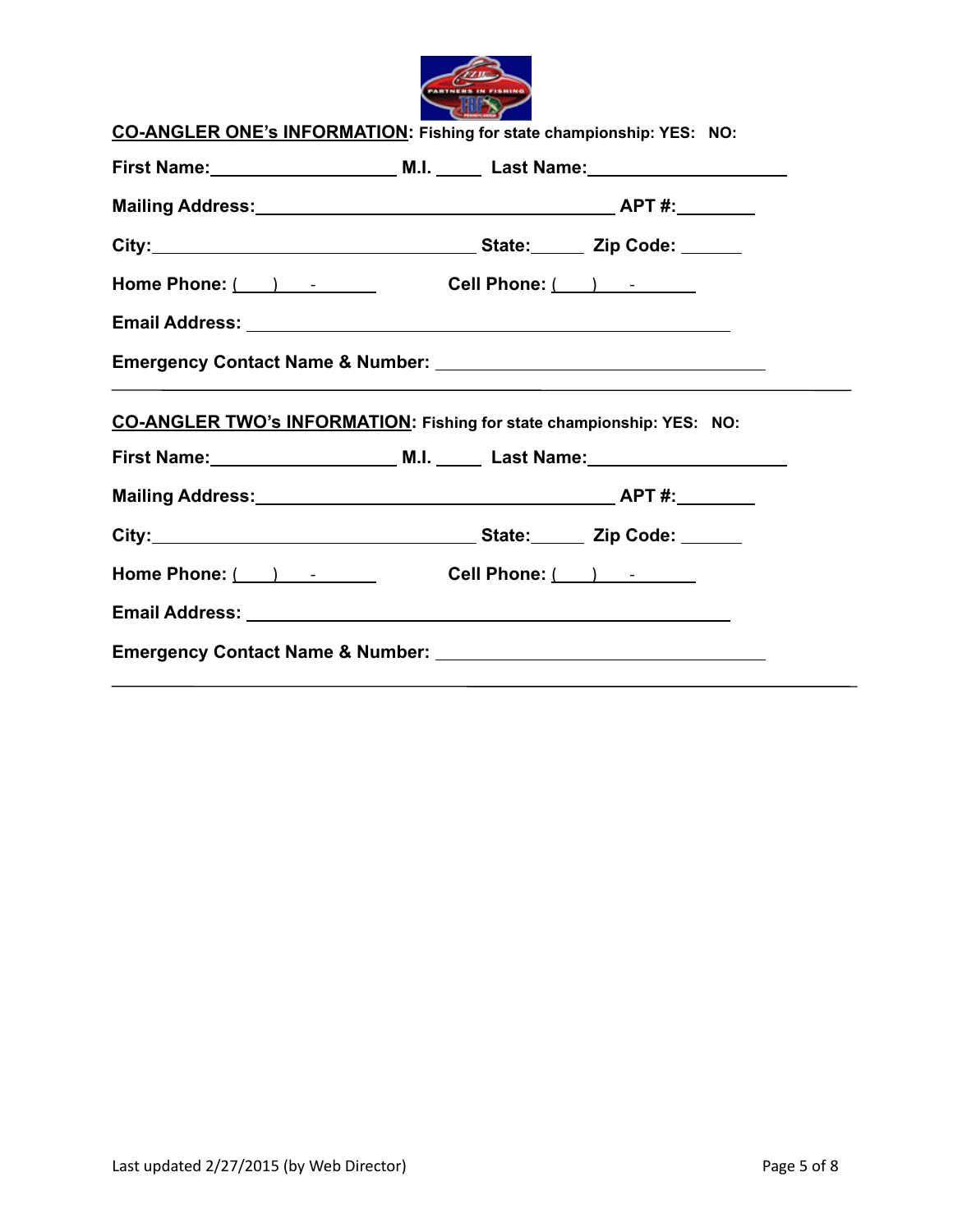

| Home Phone: $( )$ $\qquad$ $\qquad$ $\qquad$ Cell Phone: $( )$ $\qquad$ $\qquad$ |
|----------------------------------------------------------------------------------|
|                                                                                  |
|                                                                                  |
|                                                                                  |
| Alternate CO-ANGLER's INFORMATION: Fishing for state championship: YES: NO:      |
|                                                                                  |
|                                                                                  |
|                                                                                  |
| Home Phone: $( )$ $\qquad$ $\qquad$ Cell Phone: $( )$ $\qquad$ $\qquad$          |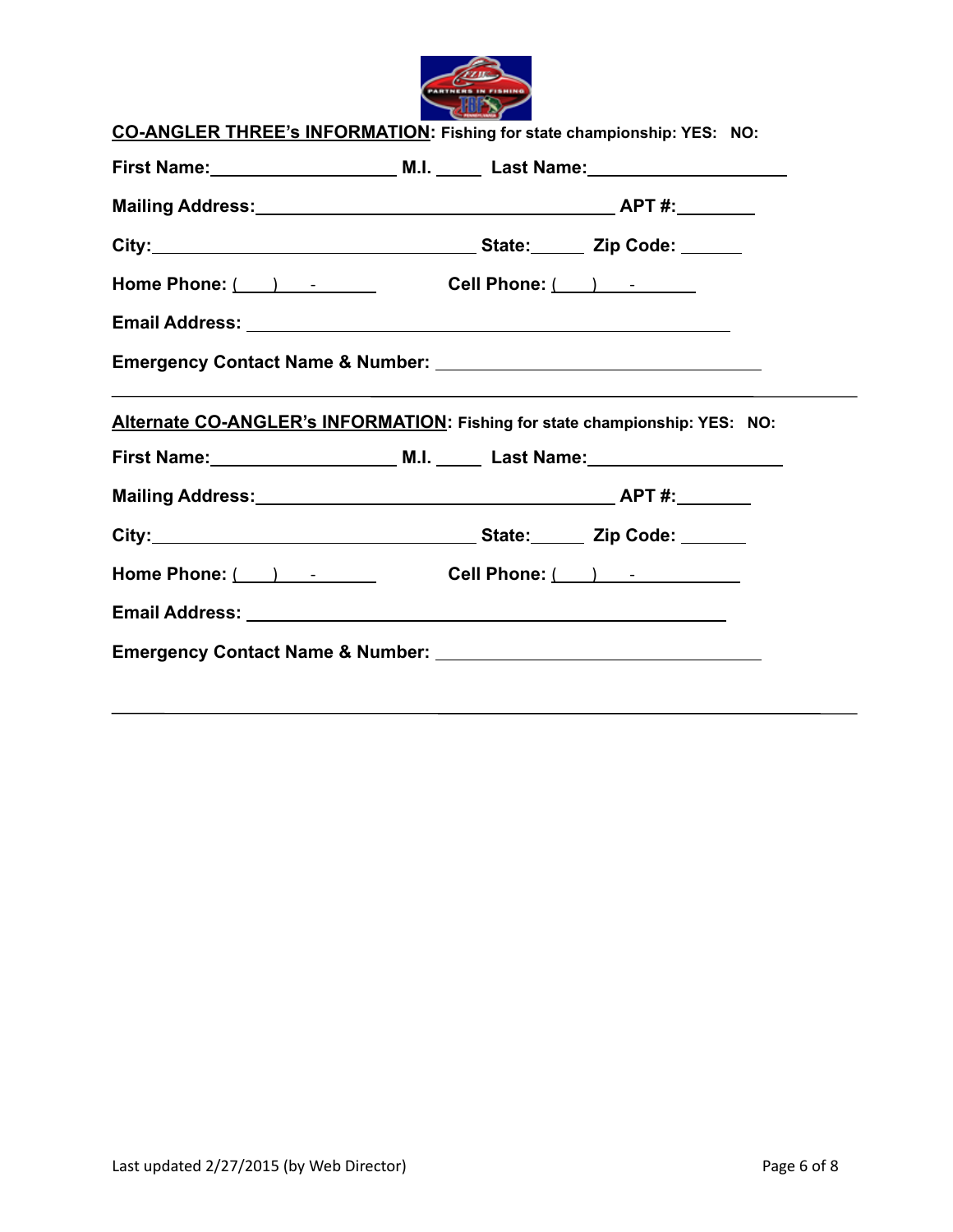

## **Pennsylvania Bass Federation, Inc. Event Waiver**

Having fully acquainted myself with the tournament rules, I have completed this application and submit it for my entry into the tournament selected. In signing this application, and by my presence at the event, I hereby agree to be bound by and comply with all tournament rules and safety regulations. I expressly assume all risks associated with the tournament and I hereby release Pennsylvania Bass Federation, Inc, (PA Bass), The Bass Federation, Inc., (TBF), Operation Bass, Inc. (FLW Outdoors), its parent, and affiliate companies, its licensees and affiliates, and all their respective officers, directors, agents, employees, and stockholders, the tournament hosts, tournament sponsors and tournament officials from all claims of death, injury and / or property damage incurred in connection with this tournament.

If I am using a boat during the official practice or during the tournament, I certify that I have, or will obtain prior to the event, property damage watercraft liability insurance having a limit of no less than \$300,000. Said insurance must be issued by a reputable insurer and must cover injury and/or damage incurred in connection with this Tournament. Upon request, I will provide satisfactory evidence of said insurance. I hereby wave my rights of privacy or publicity with regard to the unconditional right to use my name, voice, photographic likeness, video and biographical information and fishing tips and instructions in connection with any reproduction of same, video/ audio productions and\or articles and press releases by PABASS, TBF, FLW Outdoors, their parent or affiliate companies, and those acting under their permission, anywhere at any time, through any medium or media.

I shall not be entitled to receive any royalties or other compensation in connection with such use. I further understand and agree that the tournament officials reserve the right to reject my application for any reason whatsoever. I am currently a member in good standing of PABASS, an affiliated member club, TBF and FLW Outdoors. I agree if I qualify for the PABASS State Divisional Tournament Team, The Federation National Championship or any other event representing PABASS or TBF to use any and all "Official" products and equipment so specified and provided, and be bound by the terms and conditions of the STATE TEAM CONTRACT, if applicable.

I have read, understand and agree to abide by all federation rules and state laws governing this tournament. I further agree to abide by any on-site ground rules deemed necessary by the tournament director. I also understand that my signature on this application verifies the information contained on this application to be accurate and correct.

Angler #1 Signature & Date:

Angler #2 Signature & Date:

Angler #3 Signature & Date: